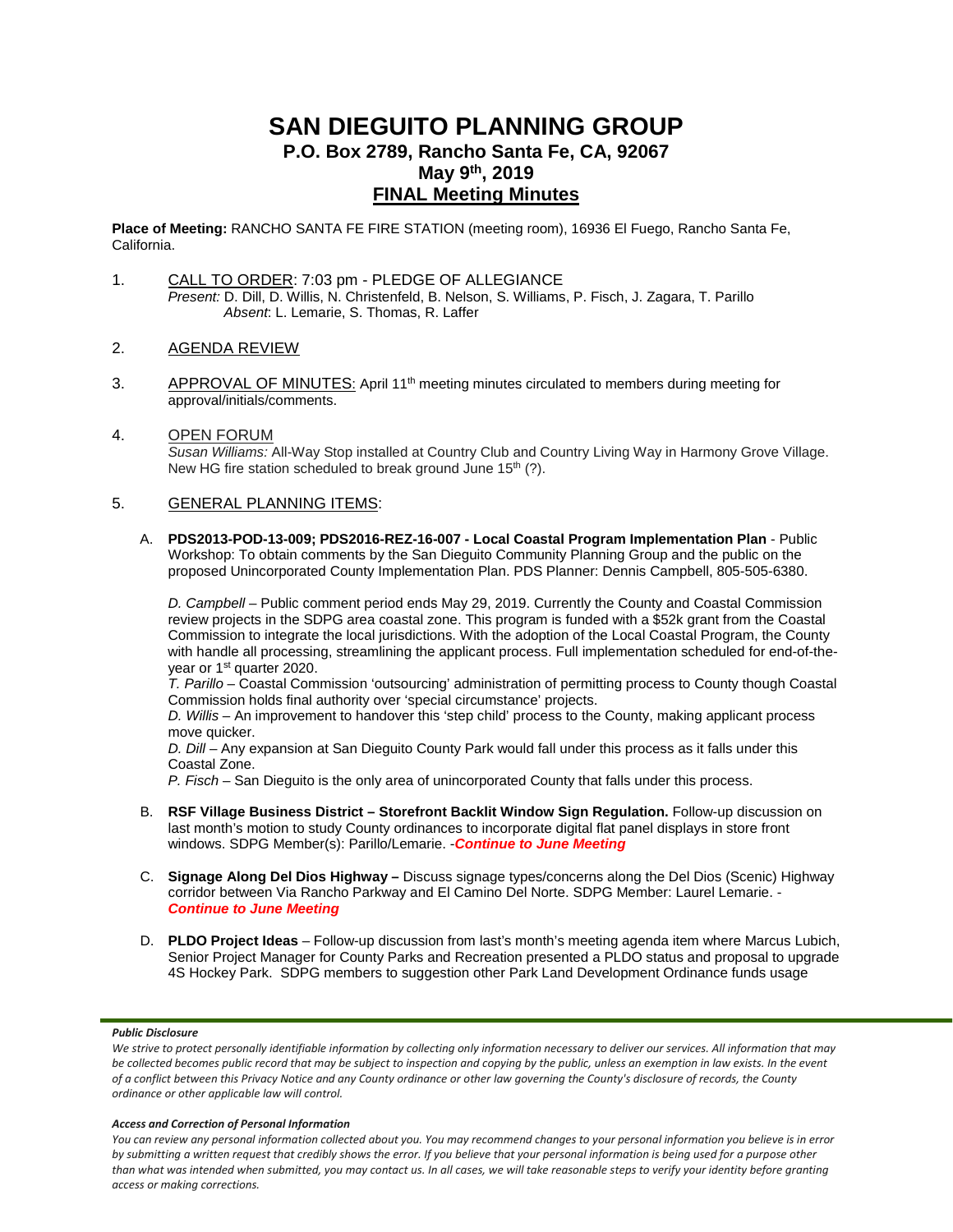within the San Dieguito Planning Area at existing or planned PAR facilities.

P. Fisch - #1 request from the 4S Ranch HOA Board is for a Dog Park. D. Willis – Makes sense, although many parks in 4S Ranch, no Dog Parks exist. Surrounding subdivisions (Savenna, Salviatti, La Vina, Rosemary Lane, Travata, etc.) in the area of the proposed 4S Park on Four Gee Road would be well served.

## 6. MAJOR PROJECTS AND LAND USE ITEMS:

- A. **PDS2018-VAC-18-003 Vacation - Open Space**. 4.66 acre lot with an existing residence at 20445 Fortuna del Sur, Elfin Forest, CA 92029, APN: 679-090-19, closest cross street: Seaquest Trail. Owner: Todd Frank, 760-822-4360; Applicant's Representative: Rob Russell (Accurate Land Survey), 619-445-0110; County PDS Planner: Nicolas Gustafson, 858-495-5351; SDPG Member: Doug Dill, 760-420-7909 - *Continue to June Meeting*
- B. **PDS2019-STP-19-007 Lennar Wellington (formerly McCrink Ranch)** Previously recorded/approved County Map 16031;30-lot McCrink Unit 6 subdivision with each lot averaging .25-acres; APN 267-061-01 through 30 (Lots #395 - #424). This site has a V-Designator for setbacks which calls for a use permit to determine all setbacks on each lot and that is the entirety of this specific project scope. The V Designator was determined by the Santa Fe Valley Specific Plan [https://www.sandiegocounty.gov/content/dam/sdc/pds/advance/specificplans/Santa-Fe-Valley-Specific-](https://www.sandiegocounty.gov/content/dam/sdc/pds/advance/specificplans/Santa-Fe-Valley-Specific-Plan.pdf)

[Plan.pdf.](https://www.sandiegocounty.gov/content/dam/sdc/pds/advance/specificplans/Santa-Fe-Valley-Specific-Plan.pdf) The project proposal is strictly limited to establishing setbacks over the property and includes no changes to the previously approved use, access, or density. Applicant: Lennar Home of California, Arnie White, 619-742-2991; PDS Planner: Karishma Shamdasani, 858-495-5427; SDPG Member: Laurel Lemarie, 858-756-2835. - *Continue to June Meeting*

C. **Chinese Bible Church, PDS2014-SPA-14-001 (SPA), PDS2010-3300-10-037 (MUP), PDS2012-3940-12- 002 (VAC), Log No. PDS2014-3910-95-08-007 (ER).** The project site is located in the 4S Ranch area, on Four Gee Road north of Camino del Sur across the street from the RSFFPD station, (APN 678-060-27-00 and 678-422-03-00) in San Diego, 92127. SDPG Member: Phil Fisch, 858-592-6758 will provide an update to the Planning Commission and BOS review, previous and future vote(s), as well as possible changes to the project by the applicant. No SDPG motion or vote at this meeting.

*P. Fisch* – Last week's BOS meeting announced the request to add to the next BOS agenda the Chinese Bible Church open space easement vacation. The next BOS meeting is June 26<sup>th</sup> which will have this agenda item. Previously the Planning Commission recommended denial of the project. The applicant has attempted to incorporate revisions to their proposal that takes into account the Planning Commissions comments. Those include: reducing the overall height (~54' to ~40") of the steeple towers to match the Fire Station tower across the street. Reduce the amount of outdoor events permitted per year. Restrict outer parking areas next to existing residential neighborhoods. HOA comments included: 1.) traffic impacts on 4 Gee Road. 2.) Fire Station operational egress. 3.) Noise concerns.

S. Williams – What is the outer Parking Lot Surface?

P. Fisch – Don't know; non-pavement like DG, Dirt, Gravel; unknown.

T. Parillo – Do Changes get reviewed by the Planning Commission again?

P. Fisch – No, the changes proposed by the applicant hopefully satisfied any BOS concerns over the Planning Commissions previous negative recommendation. The chair of the Planning Commission is usually present at the BOS meeting.

# 7. ADMINISTRATIVE MATTERS:

**A.** Community Reports

*D. Willis* – Very load music heard throughout the Sun Valley neighborhood, coming from the Surf Cup Soccer Saturday events held at the former Del Mar/San Diego Polo Fields in the City of San

### *Public Disclosure*

#### *Access and Correction of Personal Information*

*You can review any personal information collected about you. You may recommend changes to your personal information you believe is in error by submitting a written request that credibly shows the error. If you believe that your personal information is being used for a purpose other than what was intended when submitted, you may contact us. In all cases, we will take reasonable steps to verify your identity before granting access or making corrections.*

We strive to protect personally identifiable information by collecting only information necessary to deliver our services. All information that may *be collected becomes public record that may be subject to inspection and copying by the public, unless an exemption in law exists. In the event of a conflict between this Privacy Notice and any County ordinance or other law governing the County's disclosure of records, the County ordinance or other applicable law will control.*